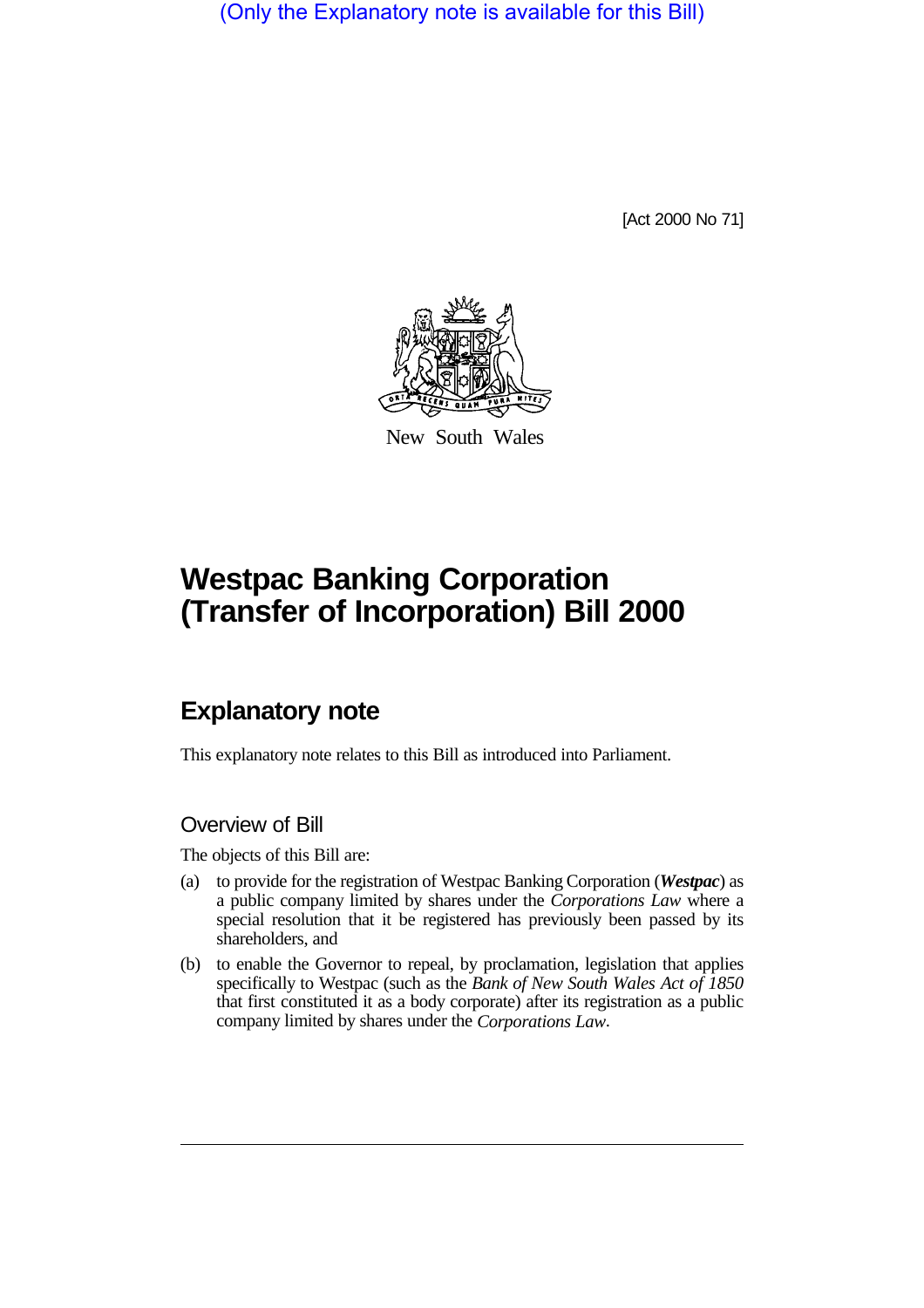Explanatory note

# Outline of provisions

# **Part 1 Preliminary**

**Clause 1** sets out the name (also called the short title) of the proposed Act.

**Clause 2** provides for the commencement of the proposed Act on the date of assent to the proposed Act.

**Clause 3** defines certain words and expressions used in the proposed Act.

In particular, the expression *deed of settlement* is defined to mean the deed of settlement of Westpac that is referred to in the preamble to the *Bank of New South Wales Act of 1850*, as subsequently amended from time to time. Also, the proposed section makes it clear that a reference to the *Corporations Law* in the proposed Act is a reference only to the *Corporations Law of New South Wales*.

**Clause 4** provides that notes in the proposed Act do not form part of the proposed Act.

# **Part 2 Registration of Westpac as a public company**

### **Division 1 Authorisation to transfer incorporation**

Westpac Banking Corporation was originally constituted as a body politic and corporate by the *Bank of New South Wales Act of 1850*. In 1982, the *Bank of New South Wales (Change of Name) Act 1982* provided for the corporate name of the then Bank of New South Wales to be changed to Westpac Banking Corporation.

In 1995, the *Westpac Banking Corporation Act 1995* enabled regulations to be made under that Act to apply provisions of the *Corporations Law* and *Corporations Regulations* to Westpac that were not otherwise applicable to Westpac because it was not registered as a company under the *Corporations Law*.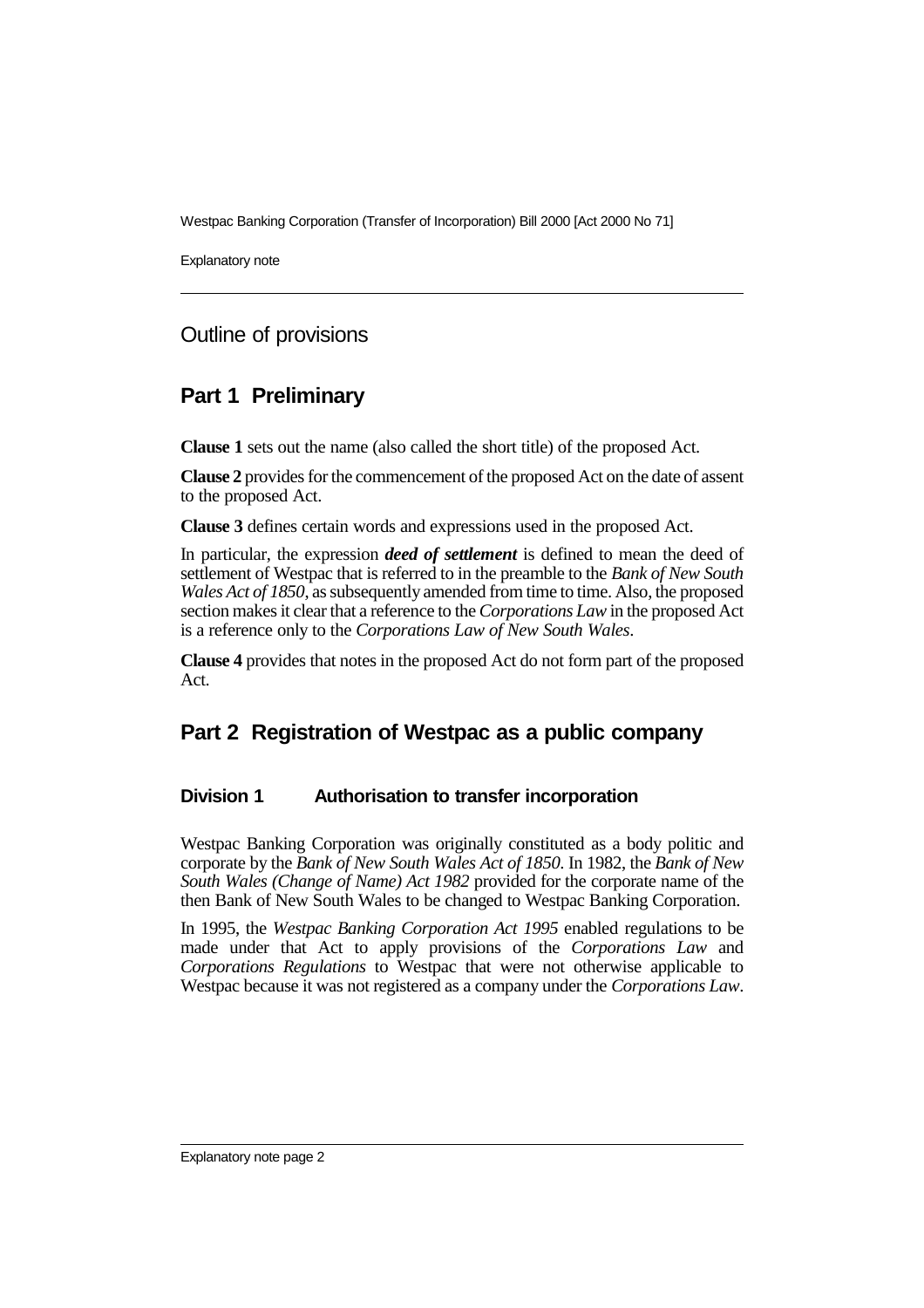Explanatory note

At present, Westpac is not a registered company. Rather, it is a registrable body that is required to be registered under Part 5B.2 of the *Corporations Law*. However, Part 5B.1 of the *Corporations Law* enables a body corporate that is not a company, recognised company or corporation sole under that Law to be registered as such a company in certain circumstances. Section 601BC (8) of the *Corporations Law* provides that an application under Part 5B.1 for such a body corporate to be registered as a company must provide evidence that under the law of the body's place of origin:

- the transfer of the body's incorporation is authorised, and
- the body has complied with the requirements (if any) of that law for the transfer of its incorporation.

**Clause 5** authorises Westpac to apply for registration as a public company limited by shares under Part 5B.1 of the *Corporations Law* within a specified period after a transfer resolution referred to in proposed Division 2 is passed at a general meeting of Westpac shareholders.

#### **Division 2 Transfer resolutions**

**Clause 6** provides that, for the purposes of the proposed Act, a *transfer resolution* is a special resolution (within the meaning of the deed of settlement) passed by Westpac shareholders that resolves that Westpac be registered as a public company limited by shares under the *Corporations Law*.

Under Clause 117 (r) of the deed of settlement, a special resolution is defined to be a resolution that has been passed by a majority of not less than three-quarters of the votes of such of the shareholders of Westpac as are entitled so to vote in person, by proxy or by a representative at a general meeting of which not less than 21 days' notice specifying the intention to propose the resolution as a special resolution has been duly given.

**Clause 7** provides that certain procedural irregularities in respect of a transfer resolution will not invalidate the resolution unless the Supreme Court, on an application made to it by Westpac shareholders under the proposed section, declares the resolution to be invalid.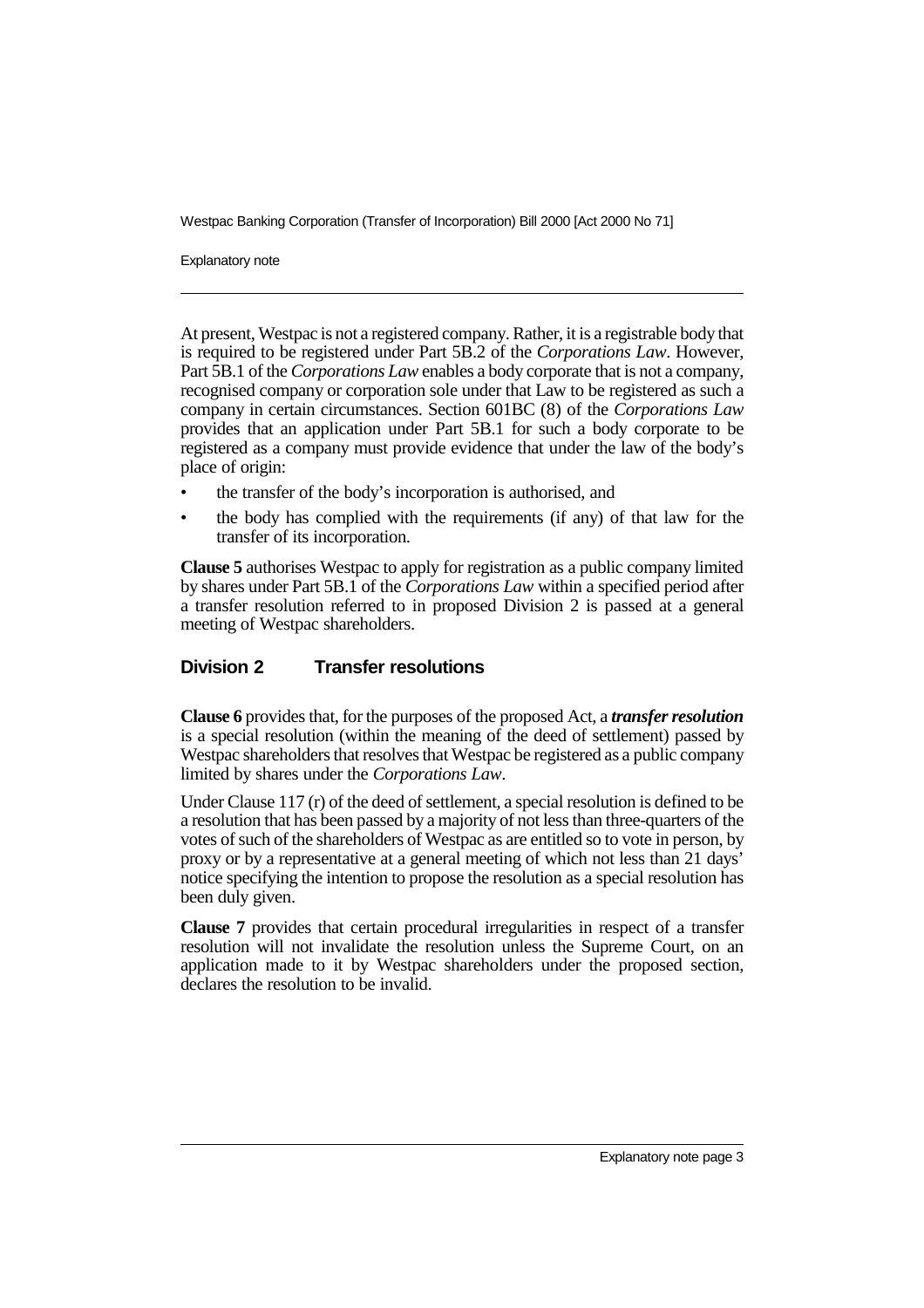Explanatory note

#### **Division 3 Certification of registration and registration**

**Clause 8** enables the Attorney General to issue a registration certificate to Westpac that certifies that Westpac is registered as a public company limited by shares under the *Corporations Law* on the date specified in the certificate (the *registration date*) if the Attorney General is satisfied that:

- (a) a transfer resolution has been passed, and
- (b) the period of at least 1 month has elapsed since the date on which the resolution was passed, and
- (c) an order declaring the resolution to be invalid has not been made by the Supreme Court under proposed section 7 (1), and
- (d) Westpac has lodged a transfer application with the Australian Securities and Investments Commission (*ASIC*) of the kind referred to in proposed section 5.

Any such certificate cannot be challenged in proceedings before any court or tribunal. However, nothing in the proposed section will prevent a transfer resolution being challenged under the provisions of proposed section 7.

**Clause 9** provides that on the registration date specified by the Attorney General in a registration certificate, Westpac is taken to have been registered under Part 5B.1 of the *Corporations Law* as a public company limited by shares with the name "Westpac Banking Corporation" and an Australian Company Number (*ACN*) of 007 457 141 (which corresponds to Westpac's current Australian Registered Body Number under that Law).

**Clause 10** provides that once Westpac is taken to be registered as a company, it is not required to have or use the word "Limited" in its name even though, generally speaking, public companies limited by shares that are registered under the *Corporations Law* are required to have the word "Limited" in their names. However, this provision will have effect only for so long as Westpac retains the name of "Westpac Banking Corporation".

**Clause 11** enables Westpac to use the words "Australian Registered Body Number" or the abbreviation "ARBN" before its ACN for a transitional period of 2 years after it is taken to be registered as a company. This will permit Westpac to continue, for instance, to use existing letterheads with its current ARBN on them.